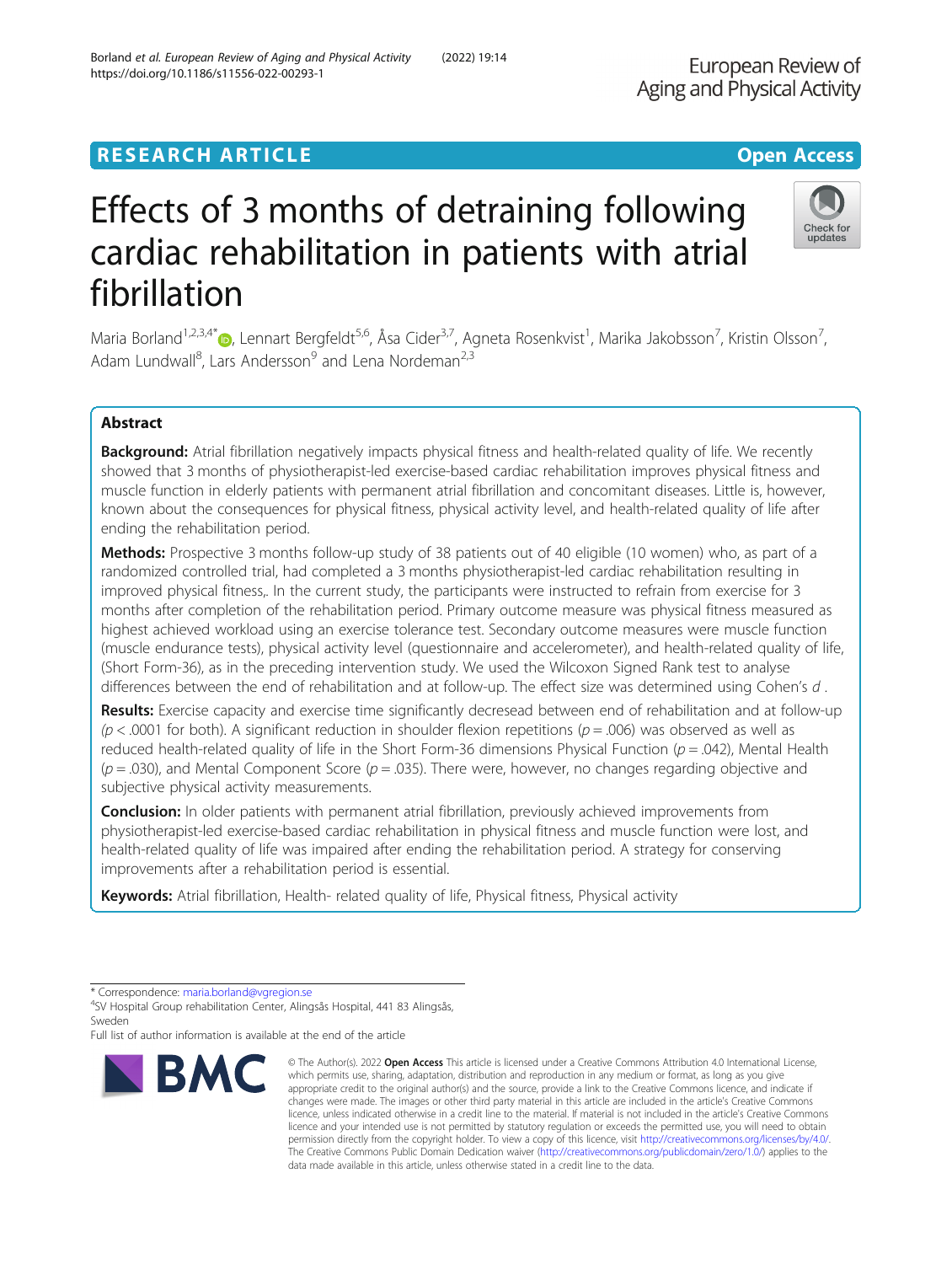## Introduction

Atrial fibrillation (AF) is the most common clinically significant arrythmia in adults. AF increases with age, is more common in men, and the prevalence is  $> 3\%$  in the adult population and > 20% in ages above 80 years; both incidence and prevalence is expected to increase worldwide. The proportion of permanent AF is estimated to 30% [[1](#page-5-0)–[3](#page-5-0)]. In older adults, AF has clinically significant negative impact on physical fitness and health-related quality of life (HR-QoL) [\[4](#page-5-0)–[7](#page-5-0)]. Two recent metaanalyses [\[8](#page-5-0), [9](#page-5-0)] conclude that cardiac rehabilitation in patients with AF can increase physical fitness and improve some aspects of HR-QoL [[8\]](#page-5-0). In line with that conclusion, we recently showed in a randomized controlled trial that 3 months of physiotherapist-led exercise-based cardiac rehabilitation (PT-X) improved physical fitness in older patients with permanent AF and several comorbidities, while physical activity on prescription did not [\[10](#page-5-0)].

Although PT-X improves physical fitness and muscle function in elderly patients with permanent AF and concomitant disease with considerable pharmacotherapy, little is known about the consequences when the rehabilitation period ends. In the present study, our primary aim was therefore to explore the consequences in terms of physical fitness, physical activity level, and HR-QoL among patients with permanent AF after ending a period of PT-X [\[10](#page-5-0)].

#### Methods

We conducted a 3 months follow-up after the cessation of 3 months of PT-X in a randomized controlled study including central circulatory interval exercise and circuit training of muscle function at two 60-min hospitalbased sessions, along with two home-based exercise sessions per week, as previously described in detail [[10\]](#page-5-0).

## Patients

All 40 eligible patients (10 women), who had completed the PT-X part of the randomized controlled study [\[10](#page-5-0)], were invited to participate in a follow-up study investigating the effects of 3 months without training. The patients received both written and verbal information, and provided written informed consent to participate. The investigation conformed to the declaration of Helsinki, was approved by the Regional Ethics Committee of Gothenburg, and was retrospectively registred at [ClinicalTrials.gov](http://clinicaltrials.gov) Identifier: [NCT02493400](https://clinicaltrials.gov/ct2/show/NCT02493400). First posted 09/07/2015. Registred in FoUvgr project 124,611. First posted 28/04/2013.

## Protocol

During the 3-month period following PT-X, the patients were asked to avoid participation in any organised exercise program that could improve physical fitness (aerobic capacity and muscular function). After this pause the patients were motivated and supported to regain their exercise habits through contact with local gym and patient associations.

## Tests

The testing procedures followed the same protocol as previously described in detail [[10](#page-5-0)]. The tests were performed by physiotherapists blinded to the prior randomisation to PT-X or physical exercise on prescription. The primary outcome measure was maximum exercise capacity, assessed using a symptom-limited ergometer cycle test (Monark ergometer 839e; Monark, Varberg, Sweden) [[11\]](#page-5-0). The workload began at 25 W, and was increased by 25 W every 4.5 min until the patient's rated perceived exertion was 17 (very heavy) on the Borg scale [[12\]](#page-5-0). At each workload, the patient's heart rate and blood pressure were measured.

The secondary outcome measures included muscular endurance, physical activity level, and HR-QoL.

The muscular endurance test involved unilateral isoinertial shoulder flexion in a sitting position with a dumbbell (2 kg for women, and 3 kg for men); bilateral isometric shoulder abduction in a sitting position with a dumbbell (1 kg for both women and men); and an unilateral isoinertial heel-lift with a straight knee, on a 10° tilted wedge, with shoes on [\[13\]](#page-5-0).

Physical activity level was measured using an accelerometer (Actigraph® GT3x+; Actigraph, Pensacola, Florida, USA). Patients were instructed to wear the accelerometer throughout the whole day for 7 days, except when taking a shower or bath  $[14]$  $[14]$ . Accelerometer data were calculated using the algorithm validated by Choi et al.  $[15]$  $[15]$ . The accelerometer measured the patient's MET-minutes per week (MET level × minutes of activity  $\times$  events per week), and one metabolic equivalent of tasks (1 MET) was equal to an oxygen uptake (VO<sub>2</sub>) of  $3.5$  mL × kg<sup>-1</sup> × min<sup>-1</sup>. Physical activity was also self-reported using the Swedish version of the Short Form International Physical Activity Questionnaire  $(IPAQ)$  [\[16\]](#page-6-0). IPAQ categories were low  $(1)$ , medium  $(2)$ , and high (3) physical activity levels. For self-reported physical activity level during detraining, we also used the Saltin-Grimby's 6-grade physical activity level scale, which has been previously validated [[17\]](#page-6-0).

HR-QoL was measured using the Swedish version of the Short Form-36 Health Survey Questionnaire (SF-36)  $[18]$  $[18]$ .

## **Statistics**

Statistical analyses were performed using the Statistical Package for Social Science (IBM Corp. Released 2013. IBM SPSS Statistics for Windows, Version 28.0.;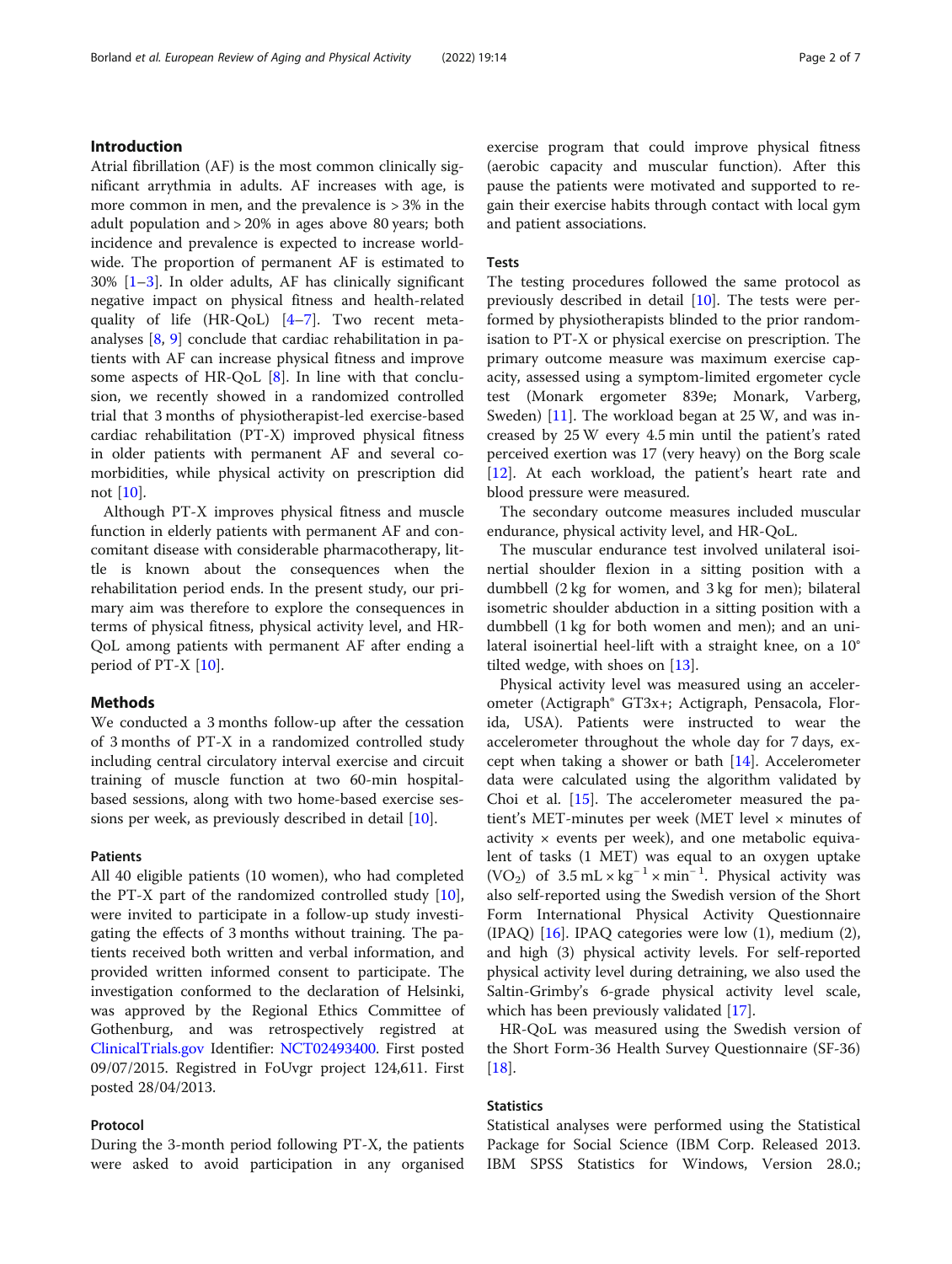Armonk, NY, USA). Ratio and interval data are presented as mean (SD) and median (interquartile range), ordinal data as median (range), and nominal data as absolute and relative numbers. Data distribution was checked with Shapiro-Wilk's test and normality was assumed if  $p > .05$ . Although some variables showed normal distribution, the Wilcoxon Signed Rank test was used to analyse within-group differences. The effect size was calculated using the z-value divided by the square root of N (N = total number of cases). A d value of  $\sim 0.2$ indicated a small effect size,  $\sim 0.5$  medium, and  $\sim 0.8$ large [\[19,](#page-6-0) [20\]](#page-6-0). For changes in SF-36 dimensions, however, a 5-point difference is "clinically and socially relevant", 10 points a "moderate", and 20 points "a very large" one [[21\]](#page-6-0). Differences were considered statistically significant when  $p$  was <.05.

## Results

Of the 40 eligible patients 38 (95%) followed instructions and completed follow-up (10 women), while 2 patients withdrew participation due to medical causes or unwillingness. Their mean age (SD) was 75 [\[4](#page-5-0)] years.

Table 1 summarizes the patients' demographic data and clinical characteristics, and Table [2](#page-3-0) the patient's pharmacological therapies. Around 90% received some form of stroke prophylaxis (mainly oral anticoagulation), > 80% required heart rate regulation (mainly betablockers), and the majority used renin-angiotensininhibiting therapy.

We compared data from the tests performed immediately after the PT-X intervention period with those obtained at the 3-months follow-up.

#### Primary outcome measure - physical fitness

At follow-up 3 months after the end of the PT-X period there was a significant decrease in physical fitness in terms of maximum workload (on average − 9 W) and exercise time (on average – 102 s);  $p < .0001$  for both measures. The decrease in maximum workload and exercise time showed a moderate effect size (Table [3](#page-4-0)).

#### Secondary outcome measures

Muscle endurance in shoulder flexion in the left arm was also significantly reduced by on average − 4 reps;  $p = .006$  (Table [3](#page-4-0)).

Neighter self reported physical activity with the IPAQ questionnaire, nor the objective measures with accelerometer were significantly changed (Table [3](#page-4-0)).

There was a significant reduction of HR-QoL when measured using the SF-36 dimensions Physical Function (PF), on average – 3 points;  $p = .042$ , Mental Health (ME), on average – 4 points;  $p = .030$ , and the Mental Component Score (MCS), on average - 3 points  $p = .035$  $(Table 4)$  $(Table 4)$ .

| <b>Table 1</b> Demographic data, left ventricular function, and co- |  |  |
|---------------------------------------------------------------------|--|--|
| morbidities at follow-up                                            |  |  |

|                                    | PT-X $(n = 38)$ |
|------------------------------------|-----------------|
| Male/female, n                     | 28/10           |
| Age, years                         | 75 (4)          |
| Weight, kg                         | 87 (14)         |
| Height, m                          | 1.76 (0.08)     |
| Body mass index, kg/m <sup>2</sup> | 28(4)           |
| LV-EF, %                           | 54(1)           |
| Comorbidity                        |                 |
| Myocardial infarction              | 1(3%)           |
| <b>TIA</b>                         |                 |
| Stroke                             | 3(8%)           |
| Diabetes mellitus type 2           | 2(5%)           |
| Hypertension                       | 11 (29%)        |
| Hyperlipidaemias                   | 4 (10%)         |
| COPD                               | 1(3%)           |
| Asthma                             | 2(5%)           |
| Gout                               | 2(5%)           |
| Osteoarthritis                     | 2(5%)           |
| Psoriasis                          | 2(5%)           |
| Hypothyroidism                     | 1(3%)           |
| Rheumatoid arthritis               | 1(3%)           |
| Spinal stenosis                    | 1(3%)           |
| Osteoporosis                       | 1(3%)           |
| <b>Surgical Procedures</b>         |                 |
| Mitral valve replacement           | 1(3%)           |
| Aortic valve replacement           |                 |
| CABG                               |                 |

Data are presented as mean (SD) or n (%)

Abbreviations: PT-X Physiotherapist-led exercise-based cardiac rehabilitation, LV-EF Left ventricular ejection fraction, TIA Transient ischemic attack, COPD Chronic obstructive pulmonary disease, CABG Coronary aortic bypass grafting, SD Standard deviation

## **Discussion**

The present study shows that improvements in physical fitness and muscle function gained by a 3-months PT-X period in elderly patients with permanent AF disappeared after a 3-months' period without organised exercise. In addition, there was a reduction in HR-OoL. A strategy for conserving improvements after a rehabilitation period is thus essential.

Several studies among patients with cardiovascular diseases other than AF show that patients have difficulty continuing exercise and maintaining a sufficient physical activity level after finishing exercise-based cardiac rehabilitation  $[22-24]$  $[22-24]$  $[22-24]$  $[22-24]$  $[22-24]$ . The results of the present study both confirms the importance of developing a strategy for preserving achieved improvements and expands the knowledge of what happens when systematic circulatory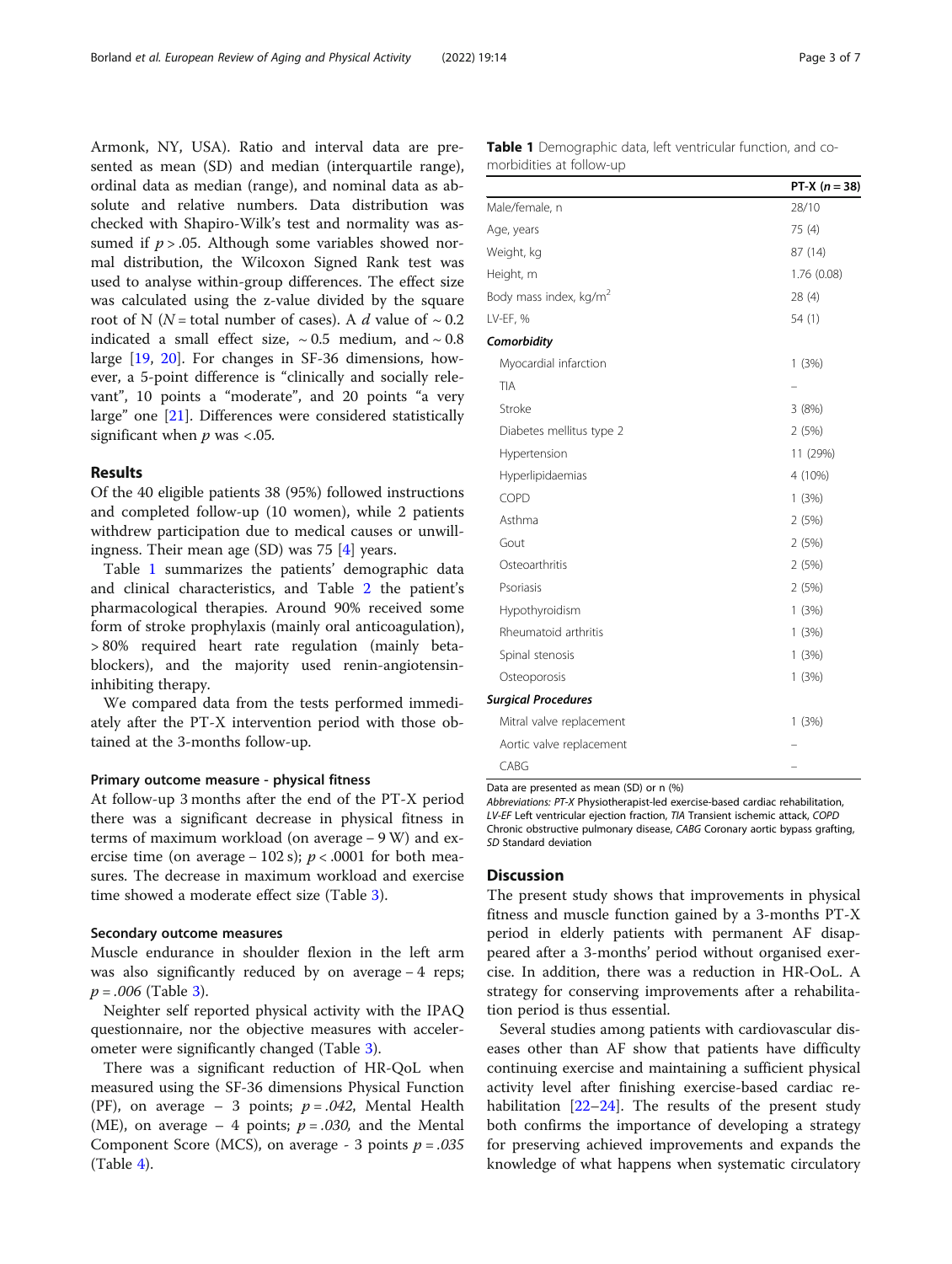Data are presented as n (%)

Abbreviations: PT-X Physiotherapist-led exercise-based cardiac rehabilitation, ACEI Angiotensin-converting enzyme inhibitor, ARB Angiotensin II-receptor antagonist, COPD Chronic obstructive pulmonary disease

aBeta-blockers, the calcium channel antagonists verapamil, diltiazem, and digoxin

<sup>b</sup>Calcium antagonists, except verapamil and diltiazem

training is not continued. Such information might strengthen the motivation for continued training both among patients and health care providers.

The physical fitness improvements following PT-X, 2  $mL \times kg^{-1} \times min^{-1}$  measured as maximum work load, were comparable to those achieved in patients with chronic heart failure, in whom such improvements were associated with decreased mortality and hospital admissions during the follow-up period [\[25](#page-6-0)].

The period following the end of the PT-X period is compatible with the concept of detraining. Detraining is defined as the cessation or reduction of training, or a decrease in physical fitness caused by training cessation or reduction [\[26\]](#page-6-0). In the English literature, we have found no previous report addressing the impact of detraining in patients with permanent AF.

Previous investigations have shown that detraining causes central and peripheral alterations in athletes and recently trained healthy individuals [\[27](#page-6-0)–[29\]](#page-6-0). These alterations are multifactorial, and include a reduced  $VO<sub>2max</sub>$ due to reduced blood volume and higher heart rate response, which reduce stroke volume and affect cardiac output [\[29](#page-6-0)]. The peripheral alterations include reduced muscular capillarisation and oxidative enzyme activities, and a decreased arterial-venous oxygen difference and reduced oxygen delivery to the cells, which affect mitochondrial ATP production [\[27](#page-6-0)]. We also observed significant loss of muscular endurance, in line with previously reported results of detraining in patients with and without cardiovascular disease [[30](#page-6-0)–[32](#page-6-0)]. Our results

corroborates those of Volaklis et al. [\[31](#page-6-0)] and Ratel et al. [[32\]](#page-6-0), which showed that detraining led to reversal of improvements of  $VO<sub>2peak</sub>$  and muscular strength among patients with cardiovascular disease and in older adults [[27,](#page-6-0) [28,](#page-6-0) [30](#page-6-0)–[32\]](#page-6-0). Our study showed that detraining had similar effects in patients with permanent AF.

Furthermore, the period of detraining led to an impaired HR-QoL, with decreased scores on all SF-36 dimensions, and consequently a significant decrease both in physical function and mental health as well as in the mental component score. In some dimensions, the postdetraining scores were lower than the scores before PT-X. In three of these dimensions (Role Physical, Vitality, and Social Functioning), the SF-36 scores exhibited a reduction of at least 5 points, which is considered a clinically and socially relevant difference. Notably, the patients showed a 13-points deterioration in the Role Emotional dimension, which is considered a moderate change [[21\]](#page-6-0).

These findings indicate that both physical fitness and HR-QoL deteriorate if PT-X-induced improvements are not preserved.

Risom et al. [[9\]](#page-5-0) found no evidence that PT-X improved HR-QoL. This was also our finding in the first part of our study, in which the patients self-rated scores were similar to in the normative Swedish population of the same age range [\[10,](#page-5-0) [33](#page-6-0)]. Teixeira-Salmela et al. reported that HR-QoL increased with exercise training in the older population, and this increase persisted during detraining [[30\]](#page-6-0). They proposed that patients felt better about their physical abilities and, therefore, adopted a more active lifestyle. That situation differs from the situation in our study, in which patients were asked to avoid organised exercise. Clearly, adherence to these instructions led to a reduction of HR-QoL. Our results are in line with the findings of an observational study, in which older individuals (> 65 years of age) participated in a detraining period after a period of organised exercise [[34\]](#page-6-0). The participants received instructions similar to those given in the present study, and the results showed significant deterioration of all dimensions of the HR-QoL as measured by SF-36, as in our study [\[34](#page-6-0)]. These findings clearly confirm that after cessation of PT-X, it is crucial to support patients to maintain their physical fitness and HR-QoL.

## Methodological aspects and limitations

In this study, we investigated the consequences of not pursuing training after a period of PT-X in patients with permanent AF. Due to the high evidence of benefit from improved physical fitness this may seem ethically questionable. It is, however, well known that it is difficult to maintain good exercise habits, and the need for support in lifestyle changes is an important issue. Such a strategy also requires resources and needs to be supported by

<span id="page-3-0"></span>Table 2 Pharmacotherapy after the PT-X intervention period

|                                    | $(n = 38)$ |
|------------------------------------|------------|
| Anticoagulants                     | 35 (92%)   |
| Platelet inhibitors                | 2(5%)      |
| Heart rate regulators <sup>a</sup> | 32 (84%)   |
| Calcium channel antagonists b      | 4 (11%)    |
| ACE-I/ARB                          | 24 (63%)   |
| Alpha-receptor antagonists         |            |
| <b>Diuretics</b>                   | 9(24%)     |
| <b>Nitrates</b>                    | 3(8%)      |
| Potassium supplement               | 2(5%)      |
| Oral antidiabetics                 | 2(5%)      |
| Lipid modulators                   | 17 (45%)   |
| Thyroid hormone                    | 3(8%)      |
| COPD medication                    | 3(8%)      |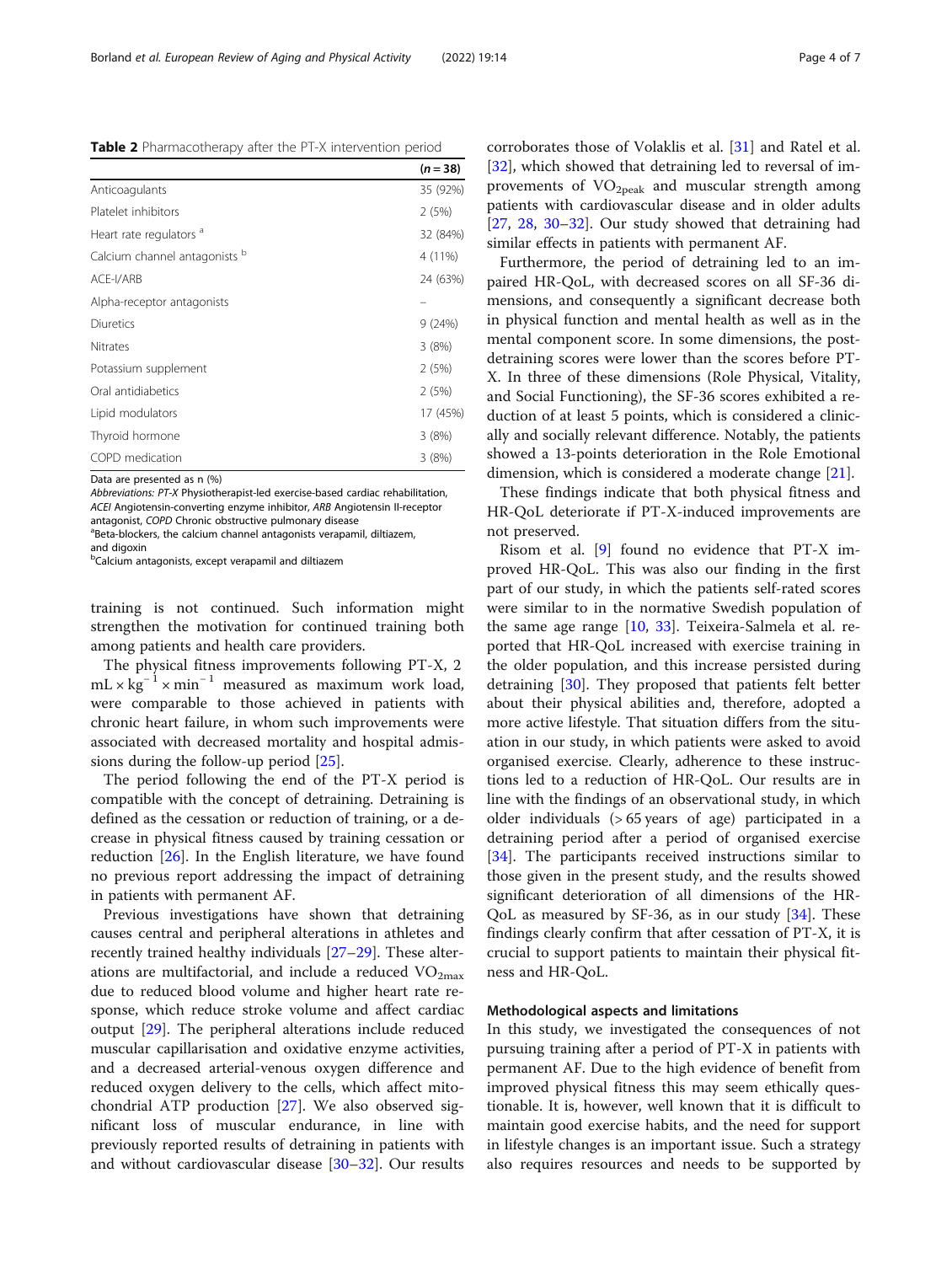|                                               | After intervention |                              | At 3 months follow-up |                              |         |                          |
|-----------------------------------------------|--------------------|------------------------------|-----------------------|------------------------------|---------|--------------------------|
|                                               | PT-X               |                              | PT-X                  |                              | p value | C's d                    |
|                                               | mean (SD)          | median (interquartile range) | mean (SD)             | median (interquartile range) |         |                          |
| Exercise Tolerance Test, primary end-point    |                    |                              |                       |                              |         |                          |
| Maximum workload, W                           | 103(27)            | 100 (78-122)                 | 94 (27)               | 88 (75-112)                  | < .0001 | 0.49                     |
| Exercise Tolerance Test, secondary end-points |                    |                              |                       |                              |         |                          |
| HR rest, bpm                                  | 79 (16)            | 79 (68-92)                   | 77(13)                | $77(65 - 87)$                | .45     | 0.09                     |
| SBP rest, mmHq                                | 139 (20)           | 137 (124-152)                | 136 (20)              | 132 (126-142)                | .46     | 0.08                     |
| DBP rest, mmHq                                | 77(11)             | 78 (70-82)                   | 78 (13)               | 78 (68-82)                   | .58     | 0.06                     |
| Exercise time, s                              | 1125 (297)         | 1086 (867-1350)              | 1023 (300)            | 958 (810-1207)               | < .0001 | 0.50                     |
| HR at RPE 17, bpm                             | 141 (28)           | 145 (126-158)                | $-140(28)$            | 146 (115-157)                | .91     | 0.01                     |
| Max SBP, mmHq                                 | 172 (28)           | 174 (154-194)                | 165(24)               | 168 (149-182)                | .10     | 0.19                     |
| Shoulder abduction, s                         | 88 (44)            | 81 (57-104)                  | 81 (30)               | 78 (62-96)                   | .74     | 0.04                     |
| Shoulder flexion right, reps                  | 35(21)             | $30(21-43)$                  | 33 (19)               | $30(23 - 38)$                | .24     | 0.14                     |
| Shoulder flexion left, reps                   | 33(13)             | $31(26-41)$                  | 29 (12)               | $29(21-36)$                  | .006    | 0.32                     |
| Heel lift right, reps                         | 15(11)             | $11(7-19)$                   | 13(9)                 | $20(6-16)$                   | .27     | 0.14                     |
| Heel lift left, reps                          | 14(8)              | $12(9-17)$                   | 12(7)                 | $11(7-16)$                   | .095    | 0.20                     |
| Physical Activity, secondary end-points       |                    |                              |                       |                              |         |                          |
| IPAQ, Kcal                                    | 3684 (4302)        | 2183 (1153-4164)             | 3296 (2341)           | 2691 (1007-4366)             | .49     | 0.083                    |
| IPAQ MET, min/week                            | 2620(3188)         | 1653(839-2608)               | 2447 (2341)           | 1900 (734-2865)              | .68     | 0.049                    |
| <b>IPAQ Category</b>                          | $2(1-3)$           | $2(1-2)$                     | $2(1-3)$              | $1(1-2)$                     | 1.0     | $\overline{\phantom{0}}$ |
| Accelerometer, Kcal                           | 1975 (1096)        | 1679 (1285-2427)             | 2093 (1242)           | 1876 (1193-2520)             | .30     | 0.12                     |
| Accelerometer MPA, min                        | 134 (97)           | $91(60 - 217)$               | 149 (121)             | 107 (63-230)                 | .31     | 0.12                     |
| Accelerometer MVPA, min                       | 139 (103)          | $91(61 - 227)$               | 153 (126)             | 108 (64-234)                 | .42     | 0.093                    |
| Accelerometer step counts, n                  | 30,665 (15443)     | 26,516 (18356-39,775)        | 33,435 (19041)        | 27,594 (19651-41,893)        | .32     | 0.12                     |
| Saltin-Grimby scale                           |                    |                              | 3(1)                  | $3(3-4)$                     |         |                          |

## <span id="page-4-0"></span>Table 3 Comparisons of physical fitness and physical activity after the intervention and at 3-months follow-up

Abbreviations: C's d Cohen's d, PT-X Physiotherapist-led exercise-based cardiac rehabilitation, bpm Beats per minute, SBP Systolic blood pressure, DBP Diastolic blood pressure, HR heart rate, Reps Repetitions, IPAQ International Physical Activity Questionnaire, Kcal Kilocalorie, MET Metabolic equivalent, MPA Moderate physical activity, MVPA Moderate-to-vigorous physical activity, n Number of

| SF-36<br>dimension |           | After intervention           |           | At 3-months follow-up        |       |
|--------------------|-----------|------------------------------|-----------|------------------------------|-------|
|                    | Mean (SD) | median (interquartile range) | Mean (SD) | median (interquartile range) | value |
| PF                 | 74 (18)   | $80(65 - 87)$                | 72 (17)   | 75 (64-85)                   | .042  |
| <b>RP</b>          | 72 (38)   | 100 (59-100)                 | 66 (42)   | $100(25-100)$                | .46   |
| <b>BP</b>          | 74 (24)   | 74 (61-100)                  | 70 (25)   | $73(51 - 100)$               | .31   |
| GH                 | 66 (17)   | $67(57-77)$                  | 63 (19)   | 64 (50-77)                   | .060  |
| VT                 | 63 (20)   | $65(50-80)$                  | 58 (18)   | $60(45 - 70)$                | .052  |
| <b>SF</b>          | 89 (19)   | $100(87-100)$                | 84 (22)   | $100(62 - 100)$              | .16   |
| <b>RF</b>          | 82 (34)   | $100(67-100)$                | 69 (41)   | $100(33 - 100)$              | .055  |
| MH                 | 80 (19)   | 84 76 - 92)                  | 76 (21)   | $80(66-92)$                  | .030  |
| <b>PCS</b>         | 44 (9)    | 47 (39-51)                   | 43 (9)    | 45 (38-50)                   | .35   |
| <b>MCS</b>         | 51(11)    | 54 (49-57)                   | 47 (12)   | $52(40-56)$                  | .035  |

Table 4 Differences in health-related quality of life after the intervention and at 3-months follow-up

Abbreviations: SF-36 Short form-36, BP Bodily pain, GH General health, MH Mental health, PF Physical function, RE Role emotional, RP Role physical, SF Social functioning, VT Vitality, MCS Mental Component Score, PCS Physical Component Score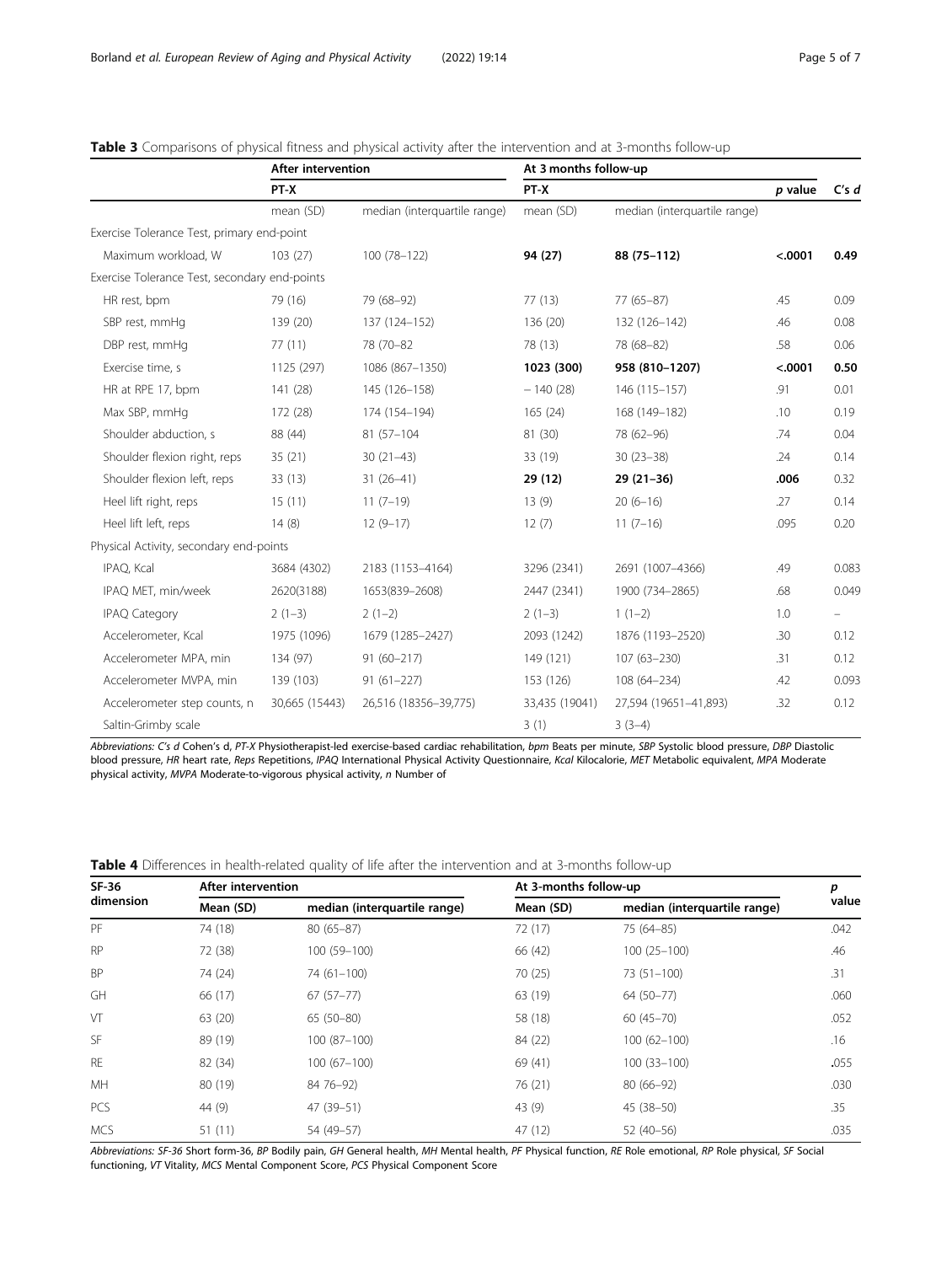<span id="page-5-0"></span>scientific evidence, which was scarce when this study was initiated in 2013. The results of the present study corroborates the need to continue exercising after a period of successful PT-X, and can thus serve to motivate patients to pursue this goal and health care authorities to allocate suitable resources.

## Conclusions

Although PT-X improves physical fitness also in older patients with AF and concomitant diseases, a subsequent period without systematic circulatory training has negative effects not only on physical fitness and muscle function but also on HR-QoL. A strategy for conserving improvements after a period of PT-X rehabilitation is essential.

#### **Abbrevations**

AF: Atrial fibrillation; HR-QoL: Health-Related Quality of Life; IPAQ: Short Form International Physical Activity Questionnaire; MET: Metabolic equivalent of task; PT-X: Physiotherapist-led exercise-based cardiac rehabilitation; PF: The Short Form-36 physical function dimension; RPE: Rate of perceived exertion (Borg's scale 6–20); SF-36: The Short Form-36 Health Survey Questionnaire; VO2peak: Highest oxygen uptake achieved

#### Acknowledgements

The authors would like to thank their colleagues at Alingsås Hospital, Närhälsan Sörhaga rehabilitation center, and Sahlgrenska University Hospital for their support.

#### Authors' contributions

Maria Borland, Lennart Bergfeldt, Åsa Cider, Lars Andersson and Lena Nordeman, contributed to the conception and design of the work. Maria Borland, Agneta Rosenkvist, Marika Jakobsson, Kristin Olsson, Adam Lundwall contributed to the acquisition of the work, Maria Borland, Lennart Bergfeldt, Åsa Cider and Lena Nordeman, made the analysis and interpretation of the data. Maria Borland, Lennart Bergfeldt, Åsa Cider and Lena Nordeman drafted the manuscript, Maria Borland, Lennart Bergfeldt, Åsa Cider Agneta Rosenkvist, Marika Jakobsson, Kristin Olsson, Adam Lundwall, Lars Andersson and Lena Nordeman, critically revised the manuscript. All gave final approval and agree to be accountable for all aspects of work ensuring integrity and accuracy.

#### Funding

Open access funding provided by University of Gothenburg. This work was supported by the HealthCare Board, Region Västra Götaland (VGFOUREG-383951 and VGFOUREG-551731), and by the Local Research and Development Council Södra Älvsborg (VGFOUSA-601851 and VGFOUSA-344441).

#### Availability of data and materials

The dataset used and/or analysed for this current study may be available from the corresponding author upon resenable request. However, this is not applied for in the ethical application and must so be done before data sharing.

## **Declarations**

## Ethics approval and consent to participate

In compliance with the Declaration of Helsinki, the protocol was approved by the Regional Ethics Committee of Gothenburg with registration number DNR 074–13. [ClinicalTrials.gov](http://clinicaltrials.gov) Identifier: NCT02493400. All participants signed informed consent.

Registered in researchweb, FoUvgr project 124611. First posted 28/04/2013. Retrospectively registered in [ClinicalTrials.gov](http://clinicaltrials.gov) Identifier: NCT02493400. First posted 09/07/2015.

## Consent for publication

Not applicable.

#### Competing interests

The authors declare that there is no conflict of interests.

#### Author details

<sup>1</sup>Närhälsan Sörhaga Rehabilitation Center, Alingsås, Sweden. <sup>2</sup>Region Västra Götaland, Research and Development Primary Health Care, Research and Development Center Södra Älvsborg, Borås Västra Götaland, Sweden. 3 Department of Health and Rehabilitation/Physiotherapy, Sahlgrenska Academy, Institute of Neuroscience and Physiology, University of Gothenburg, Gothenburg, Sweden. <sup>4</sup>SV Hospital Group rehabilitation Center, Alingsås Hospital, 441 83 Alingsås, Sweden. <sup>5</sup>Department of Molecular and Clinical Medicine, Sahlgrenska Academy, Institute of Medicine, University of Gothenburg, Gothenburg, Sweden. <sup>6</sup>Department of Cardiology, Sahlgrenska University Hospital, Gothenburg, Sweden. <sup>7</sup> Department of Occupational Therapy and Physiotherapy, Sahlgrenska University Hospital, Gothenburg, Sweden. <sup>8</sup>Habo Health Center, Bra Liv Health Center, Habo, Jönköping, Sweden. <sup>9</sup>SV Hospital Group, Alingsås Hospital, Alingsås, Sweden.

#### Received: 30 June 2021 Accepted: 20 April 2022 Published online: 29 April 2022

#### References

- 1. Nieuwlaat R, Capucci A, Camm AJ, Olsson SB, Andresen D, Davies DW, et al. Atrial fibrillation management: a prospective survey in ESC member countries: the euro heart survey on atrial fibrillation. Eur Heart J. 2005;26(22): 2422–34. [https://doi.org/10.1093/eurheartj/ehi505.](https://doi.org/10.1093/eurheartj/ehi505)
- 2. Lippi G, Sanchis-Gomar F, Cervellin G. Global epidemiology of atrial fibrillation: an increasing epidemic and public health challenge. Int J Stroke. 2021;16(2):217–21. <https://doi.org/10.1177/1747493019897870>.
- 3. Bjorck S, Palaszewski B, Friberg L, Bergfeldt L. Atrial fibrillation, stroke risk, and warfarin therapy revisited: a population-based study. Stroke. 2013; 44(11):3103–8. [https://doi.org/10.1161/STROKEAHA.113.002329.](https://doi.org/10.1161/STROKEAHA.113.002329)
- 4. Zhang L, Gallagher R, Neubeck L. Health-related quality of life in atrial fibrillation patients over 65 years: a review. Eur J Prev Cardiol. 2015;22(8): 987–1002. <https://doi.org/10.1177/2047487314538855>.
- 5. Ariansena I, Gjesdal K, Abdelnoorb M, Edvardsenc E, Engerd S, Tveitd A. Quality of life, exercise capacity and comorbidity in old patients with permanent atrial fibrillation. J Atr Fibrillation. 2008;1:136.
- 6. Stridsman M, Stromberg A, Hendriks J, Walfridsson U. Patients' experiences of living with atrial fibrillation: a mixed methods study. Cardiol Res Pract. 2019;2019:6590358–10. <https://doi.org/10.1155/2019/6590358>.
- 7. Singh SN, Tang XC, Singh BN, Dorian P, Reda DJ, Harris CL, et al. Quality of life and exercise performance in patients in sinus rhythm versus persistent atrial fibrillation: a veterans affairs cooperative studies program substudy. J Am Coll Cardiol. 2006;48(4):721–30. [https://doi.org/10.1016/j.jacc.2006.03.051.](https://doi.org/10.1016/j.jacc.2006.03.051)
- 8. Kato M, Kubo A, Nihei F, Ogano M, Takagi H. Effects of exercise training on exercise capacity, cardiac function, BMI, and quality of life in patients with atrial fibrillation: a meta-analysis of randomized-controlled trials. Int J Rehabil Res. 2017;40(3):193–201. [https://doi.org/10.1097/MRR.](https://doi.org/10.1097/MRR.0000000000000232) [0000000000000232](https://doi.org/10.1097/MRR.0000000000000232).
- 9. Risom SS, Zwisler AD, Johansen PP, Sibilitz KL, Lindschou J, Gluud C, et al. Exercise-based cardiac rehabilitation for adults with atrial fibrillation. Cochrane Database Syst Rev. 2017;2:Cd011197.
- 10. Borland M, Bergfeldt L, Nordeman L, Bollano E, Andersson L, Rosenkvist A, et al. Exercise-based cardiac rehabilitation improves physical fitness in patients with permanent atrial fibrillation – a randomized controlled study. Transl Sports Med. 2020;00:1–11.
- 11. World Health Organization. Exercise tests in relation to cardiovascular function. Report of a WHO meeting. World Health Organ Tech Rep Ser. 1968;388:1–30.
- 12. Borg G. Borg's perceived exertion and pain scales. Leeds: Human Kinetics; 1998.
- 13. Cider A, Carlsson S, Arvidsson C, Andersson B, Sunnerhagen KS. Reliability of clinical muscular endurance tests in patients with chronic heart failure. Eur J Cardiovasc Nurs. 2006;5(2):122–6. [https://doi.org/10.1016/j.ejcnurse.2005.10.001.](https://doi.org/10.1016/j.ejcnurse.2005.10.001)
- 14. Corder K, Brage S, Ekelund U. Accelerometers and pedometers: methodology and clinical application. Curr Opin Clin Nutr Metab Care. 2007; 10(5):597–603. <https://doi.org/10.1097/MCO.0b013e328285d883>.
- 15. Choi L, Liu Z, Matthews CE, Buchowski MS. Validation of accelerometer wear and nonwear time classification algorithm. Med Sci Sports Exerc. 2011;43(2): 357–64. <https://doi.org/10.1249/MSS.0b013e3181ed61a3>.